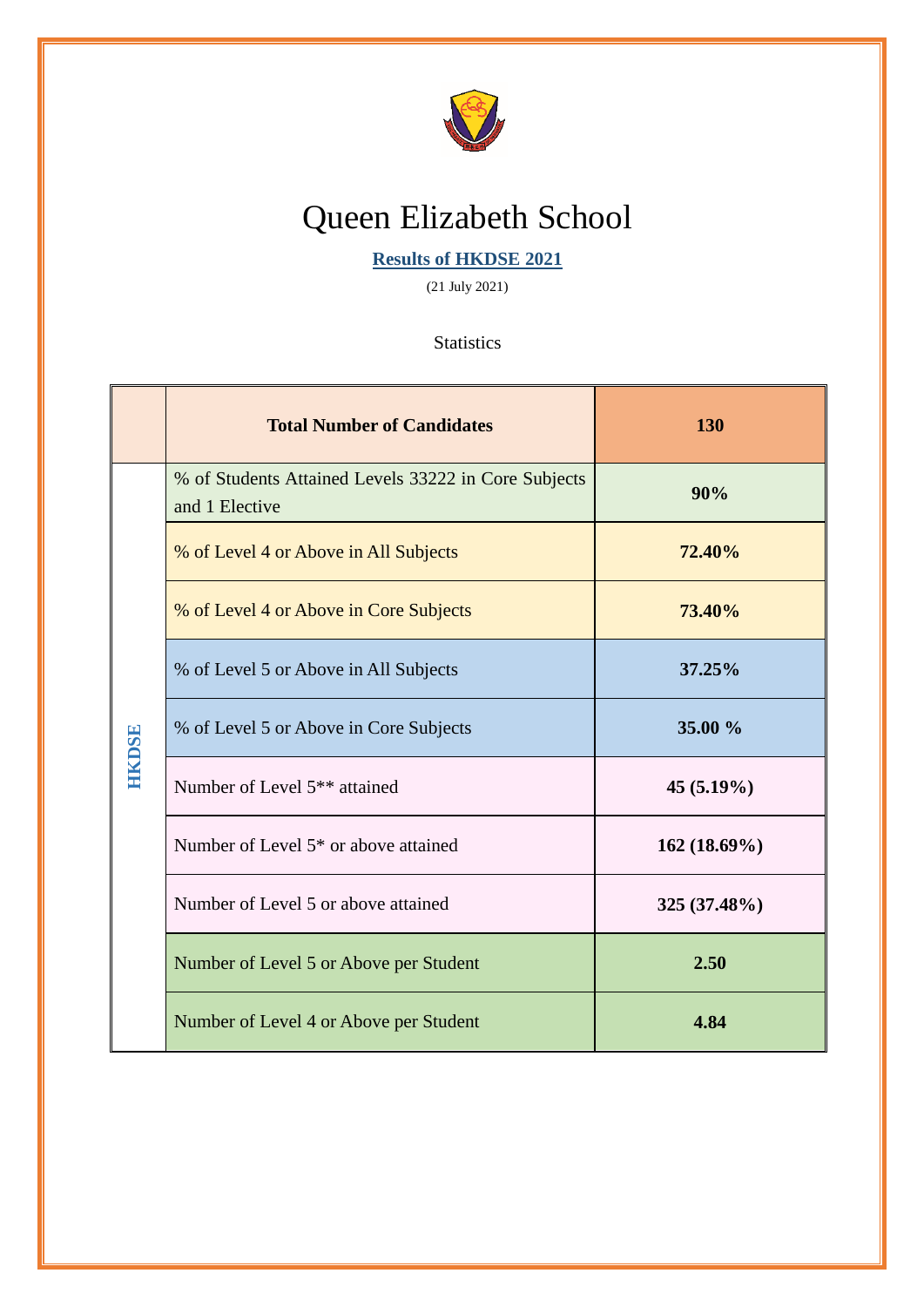### **Subject Results**

#### **Category A Subjects**

|                                                           |                | Percentage (%) |             |  |
|-----------------------------------------------------------|----------------|----------------|-------------|--|
| <b>Subject</b>                                            | No. Sat        | Level $5 +$    | Level $4 +$ |  |
| <b>English Language</b>                                   | 130            | 33.85          | 75.38       |  |
| <b>Chinese Language</b>                                   | 130            | 33.85          | 70.77       |  |
| <b>Liberal Studies</b>                                    | 130            | 28.46          | 70.00       |  |
| <b>Mathematics (Core)</b>                                 | 129            | 45.74          | 79.07       |  |
| <b>Extended Module 1</b>                                  | $\overline{4}$ | 50.00          | 75.00       |  |
| <b>Extended Module 2</b>                                  | 17             | 64.74          | 88.24       |  |
| <b>Physics</b>                                            | 49             | 48.98          | 75.51       |  |
| <b>Chemistry</b>                                          | 60             | 38.33          | 71.67       |  |
| <b>Biology</b>                                            | 58             | 48.28          | 81.03       |  |
| <b>Chinese History</b>                                    | 10             | 30.00          | 60.00       |  |
| <b>Chinese Literature</b>                                 | $\overline{7}$ | 14.29          | 57.14       |  |
| <b>Economics</b>                                          | 59             | 27.12          | 57.63       |  |
| Geography                                                 | 28             | 39.29          | 53.57       |  |
| <b>History</b>                                            | 18             | 27.78          | 72.22       |  |
| <b>BAFS</b>                                               | 28             | 53.57          | 89.29       |  |
| <b>Information and</b><br><b>Communication Technology</b> | 9              | 11.11          | 33.33       |  |

### **Category C Subjects**

| <b>Subject</b>           | No. Sat | Percentage (%) |  |
|--------------------------|---------|----------------|--|
|                          |         | <b>Grade A</b> |  |
| <b>Japanese Language</b> |         | <b>100</b>     |  |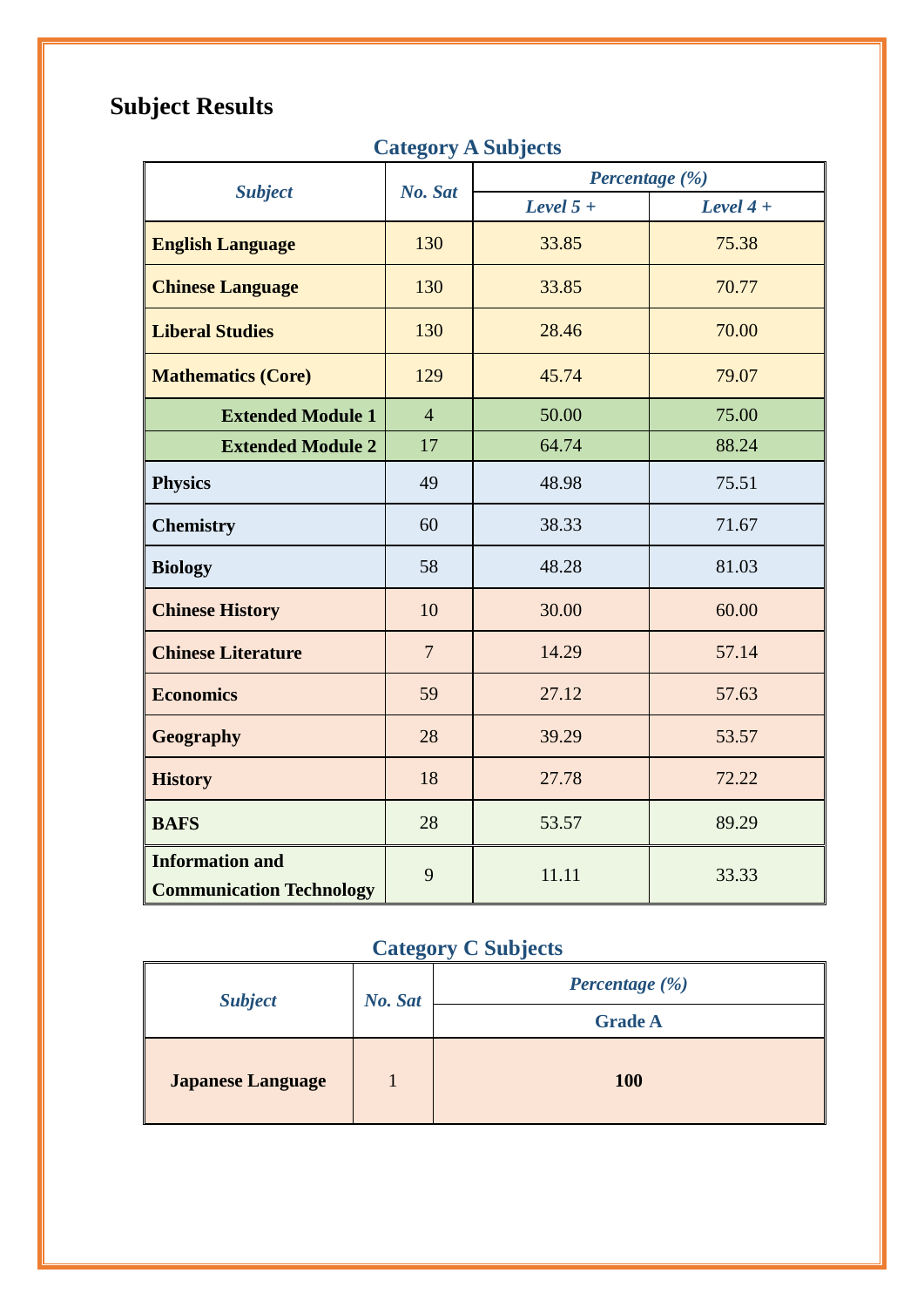

### Queen Elizabeth School

#### **Students Attained Outstanding Results**

**(In Order of Best 6 Result)**

|                | <b>Name</b>                  |     | <b>Level 5+ Attained</b> |                  |                  |  |
|----------------|------------------------------|-----|--------------------------|------------------|------------------|--|
| <b>Class</b>   |                              |     | <b>Number of</b>         | <b>Number of</b> | <b>Number of</b> |  |
|                |                              |     | $5**$                    | $5*$             | 5                |  |
| 6D             | LEUNG POK YIN MARTIN         | 梁博賢 | $\overline{7}$           | $\overline{0}$   | $\overline{0}$   |  |
| 6D             | <b>HO CHIN HANG</b>          | 何展恒 | $\overline{4}$           | 3                | $\mathbf{1}$     |  |
| 6D             | <b>CHAN TIN LONG</b>         | 陳天朗 | 3                        | $\overline{2}$   | $\mathbf{1}$     |  |
| 6D             | <b>CHENG YU SANG VINCENT</b> | 鄭裕生 | $\overline{3}$           | 3                | $\mathbf{1}$     |  |
| 6D             | <b>CHUNG TSZ HIN</b>         | 鍾梓軒 | $\overline{2}$           | 3                | $\overline{2}$   |  |
| 6D             | <b>CHAN YU YEUNG</b>         | 陳雨揚 | $\overline{2}$           | 3                | $\overline{2}$   |  |
| 6 <sub>B</sub> | YI YIN NI                    | 易燕妮 | $\mathbf{1}$             | $\overline{4}$   | $\mathbf{1}$     |  |
| 6 <sub>D</sub> | LAI TIN HANG MAXWELL         | 黎天桁 | $\mathbf{1}$             | 5                | $\mathbf{1}$     |  |
| 6A             | PUN WING SHAN                | 潘穎珊 | $\overline{0}$           | 6                | $\boldsymbol{0}$ |  |
| 6 <sub>D</sub> | <b>KWOK CHUN HEI</b>         | 郭俊希 | $\overline{0}$           | $\overline{7}$   | $\mathbf{1}$     |  |
| 6 <sub>D</sub> | YIU WING CHEUNG              | 姚永璋 | $\mathbf{0}$             | 6                | $\mathbf{0}$     |  |
| 6 <sub>D</sub> | YAM HIU LAM                  | 任曉琳 | $\overline{2}$           | $\overline{2}$   | $\mathbf{1}$     |  |
| 6A             | <b>CHANG WING TUNG</b>       | 張詠彤 | $\mathbf{1}$             | 3                | 3                |  |
| 6 <sub>B</sub> | LAU YIN TUNG RUBY            | 劉彥彤 | $\mathbf{1}$             | 3                | $\overline{2}$   |  |
| 6 <sub>B</sub> | <b>NGAN SIU MEI</b>          | 顏筱微 | $\mathbf{1}$             | 3                | 3                |  |
| 6D             | HO HIU TUNG                  | 何曉彤 | $\mathbf{1}$             | $\overline{2}$   | $\overline{4}$   |  |
| 6D             | <b>LAM TSUN LOK</b>          | 林浚樂 | $\mathbf{1}$             | 3                | $\overline{4}$   |  |
| 6D             | <b>LAM TSZ YEE JOEY</b>      | 林芷伊 | $\overline{0}$           | 5                | $\overline{2}$   |  |